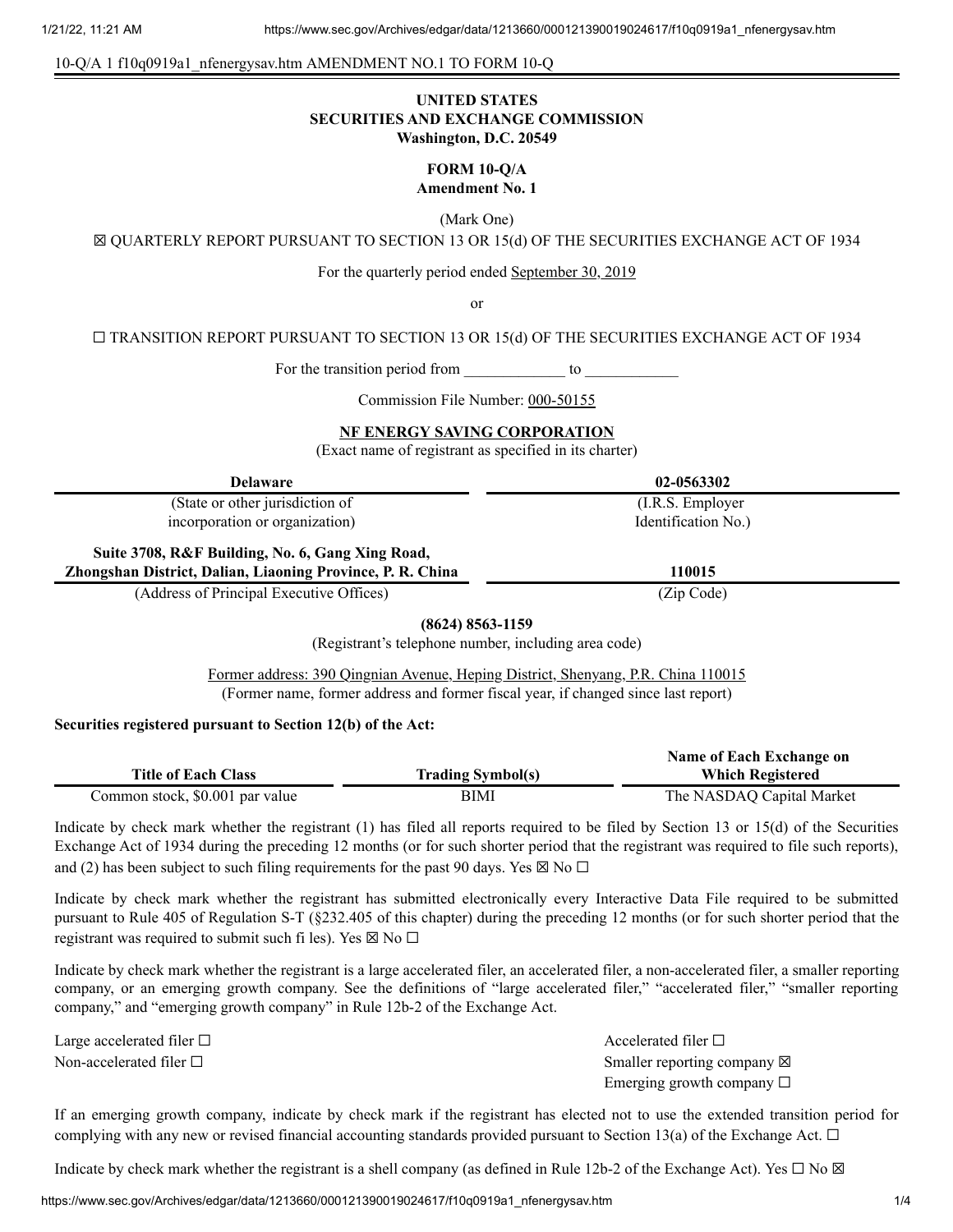As of November 10, 2019, the registrant had 9,073,289 shares of common stock, par value \$.001 per share, issued and paid for, 500,795 shares reserved for potential issuance and 9,073,289 shares outstanding.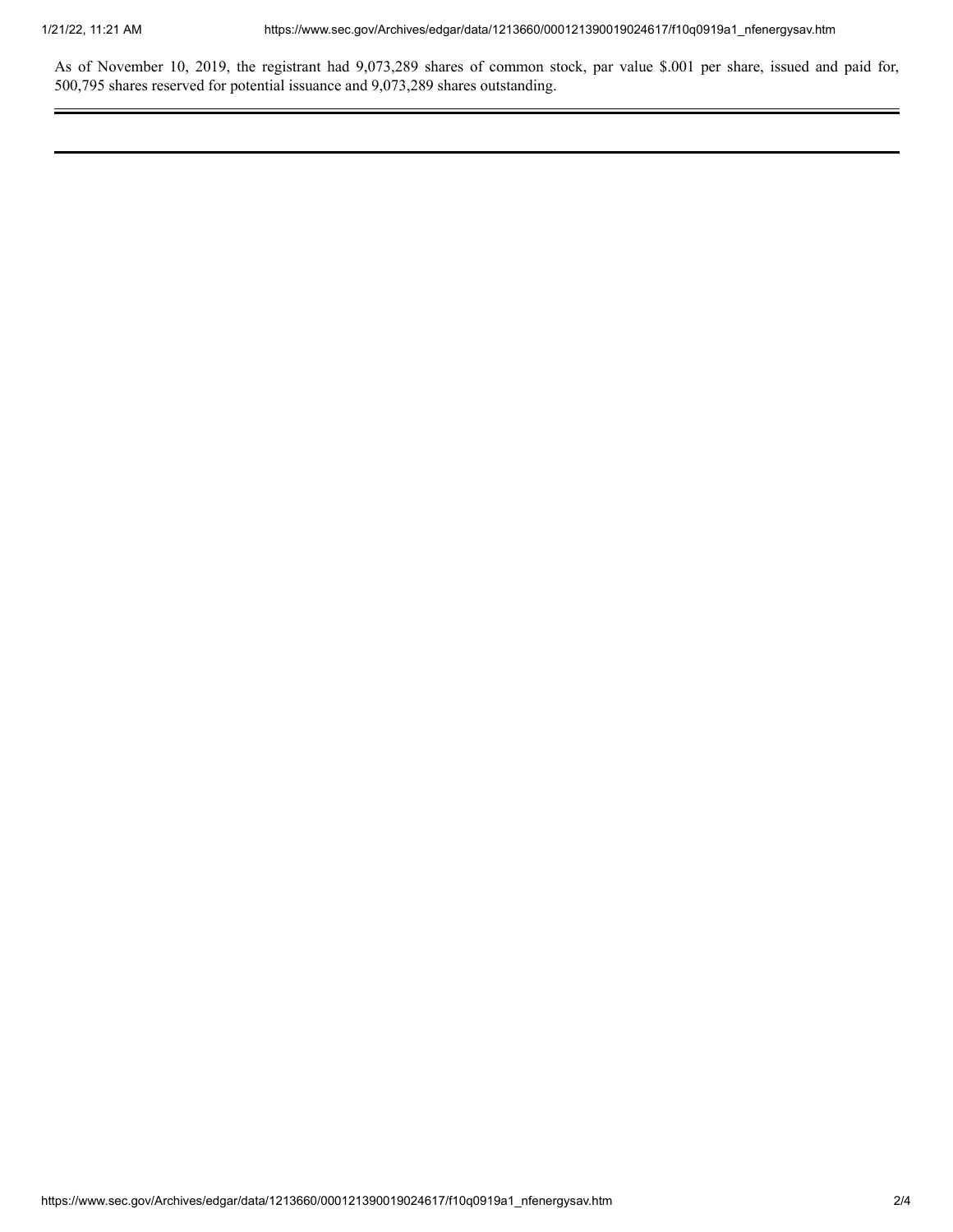## **Explanatory Note**

This Amendment No.1 amends the Quarterly Report on Form 10-Q of NF Energy Saving Corporation for the quarter ended September 30, 2019, originally filed with the Securities and Exchange Commission on November 14, 2019 (the "Original 10-Q").

This Amendment No.1 is being filed to correct several typographical errors on the Original 10-Q cover page.

No other items of the Original 10-Q are being amended and this Amendment does not reflect any events occurring after the filing of the Original 10-Q.

i